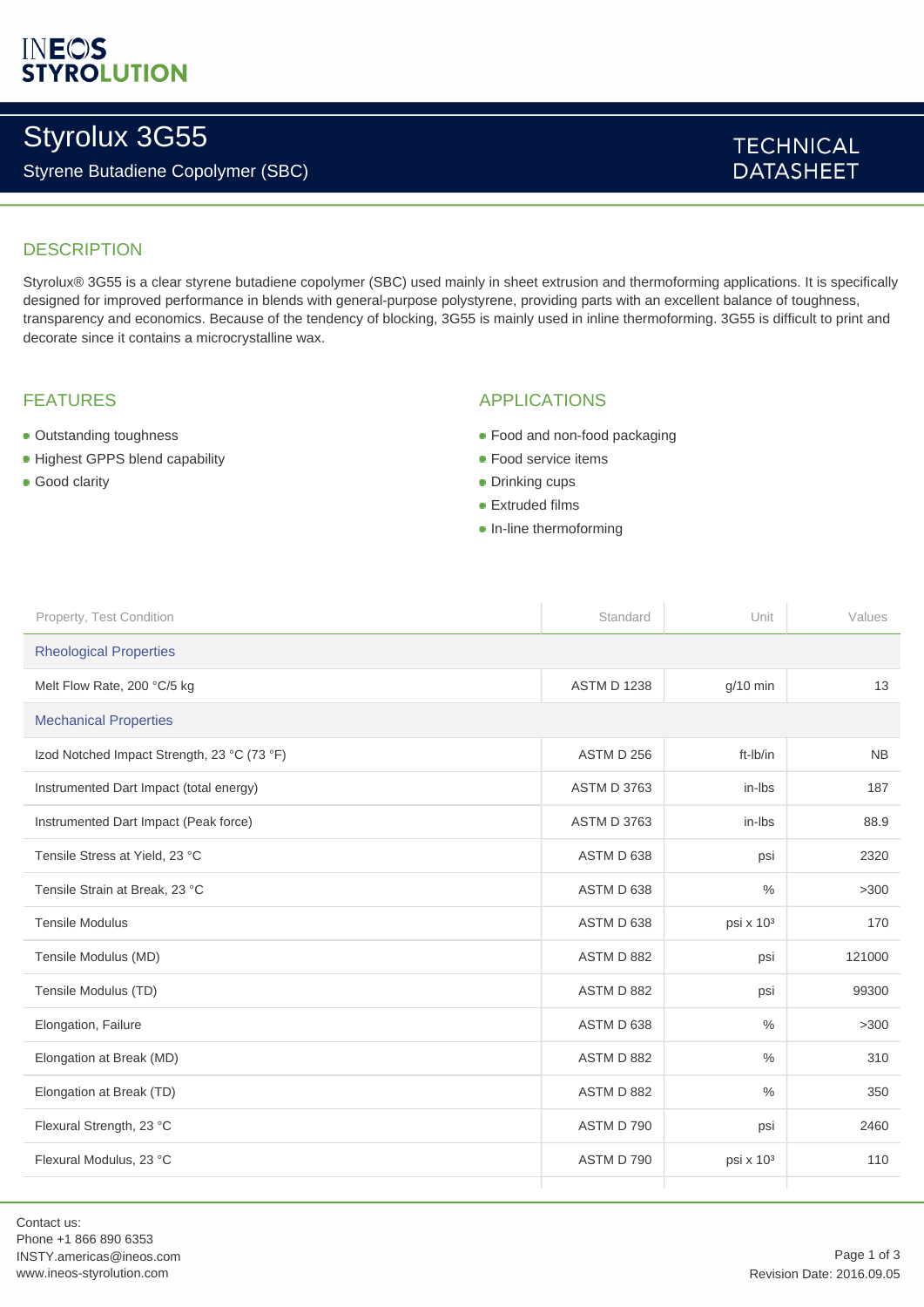# **INEOS**<br>STYROLUTION

## Styrolux 3G55

### Styrene Butadiene Copolymer (SBC)

### **TECHNICAL DATASHEET**

| Property, Test Condition                                           | Standard           | Unit                       | Values     |  |
|--------------------------------------------------------------------|--------------------|----------------------------|------------|--|
| Elmondorf Tear (MD)                                                | <b>ASTM D 1922</b> | lbs                        | 1.83       |  |
| Elmondorf Tear (TD)                                                | <b>ASTM D 1922</b> | Ibs                        | 0.75       |  |
| <b>Thermal Properties</b>                                          |                    |                            |            |  |
| Vicat Softening Temperature, B/1 (120 °C/h, 10N)                   | <b>ASTM D 1525</b> | $\overline{F}$             | 161        |  |
| DTUL @ 264 psi - Unannealed                                        | ASTM D 648         | $\circ$ F                  | 114        |  |
| DTUL @ 66 psi - Unannealed                                         | ASTM D 648         | $\circ$ F                  | 152        |  |
| Coefficient of Linear Thermal Expansion                            | ASTM D 696         | $10^{(-4)/^{\circ}F}$      | 0.72       |  |
| <b>Electrical Properties</b>                                       |                    |                            |            |  |
| <b>Optical Properties</b>                                          |                    |                            |            |  |
| Refractive Index, Sodium D Line                                    | ASTM D 542         | $\overline{\phantom{a}}$   | 1.570      |  |
| Light Transmission at 550 nm                                       | <b>ASTM D 1003</b> | $\%$                       | 90         |  |
| Haze                                                               | <b>ASTM D 1003</b> | $\%$                       | 1.6        |  |
| <b>Other Properties</b>                                            |                    |                            |            |  |
| Density                                                            | ASTM D 792         | ÷,                         | 1.01       |  |
| Water Absorption, Saturated at 23 °C                               | ASTM D 570         | $\%$                       | 0.07       |  |
| Moisture Absorption, Equilibrium 23 °C/50% RH                      |                    | $\frac{0}{0}$              | 0.07       |  |
| Oxygen Transmission Rate (23 °C/0% RH)                             | <b>ASTM D 3985</b> | cc/100in <sup>2</sup> /day | 7750       |  |
| Water Vapor Transmission Rate (WVTR) (23 °C/0% to 85% RH gradient) | ASTM F1249-06      | g/100in <sup>2</sup> /day  | 26.3       |  |
| Processing                                                         |                    |                            |            |  |
| Linear Mold Shrinkage                                              | <b>ASTM D 955</b>  | in/in                      | 0.0065     |  |
| Melt Temperature Range                                             |                    | $\circ$ F                  | 356 to 482 |  |
| Mold Temperature Range                                             |                    | $\overline{F}$             | 86 to 122  |  |

Typical values for uncolored products